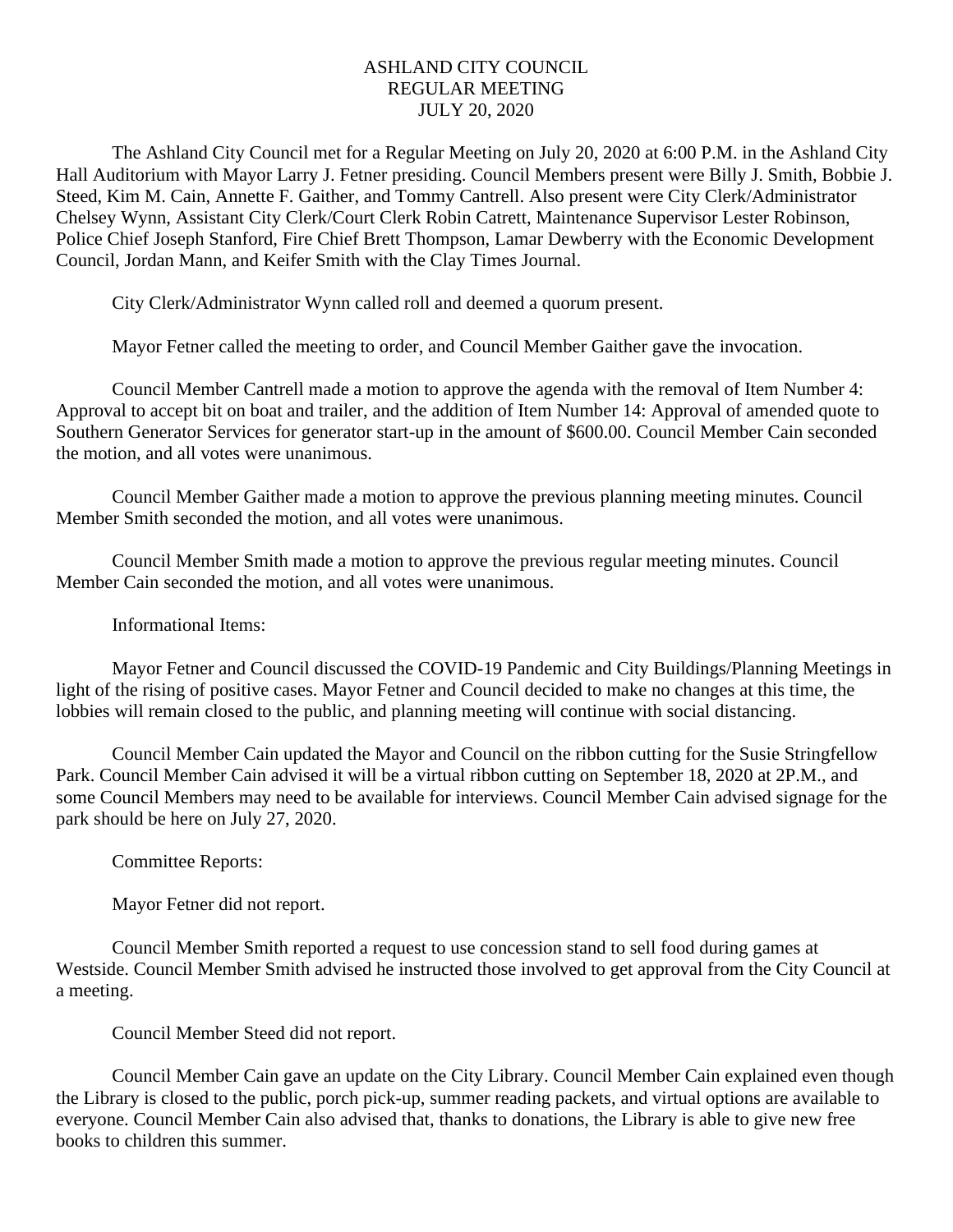Council Member Gaither did not report.

Council Member Cantrell did not report.

Fire Chief Thompson reported the Fire Marshall will be inspecting a building next week, and Fire Chief Thompson will go through the inspection with him to learn the process. Mayor Fetner suggested including Code Enforcement Officer Tony Hubbard.

Police Chief Stanford introduced Mr. Jordan Mann potential Police Officer pending Council approval. Chief Stanford explained Mr. Mann has volunteered with the Reserve force for over a year. Chief Stanford advised there will be a press release on a recent arrest coming out soon, and he will be absent beginning August 4, 2020 to welcome his third child. Chief Stanford advised Assistant Chief Jordan will be available during his absence and will handle the Clay County Rodeo.

City Clerk/ Administrator Wynn advised the last day to quality for the 2020 Municipal Election is Tuesday, July 21, at 5:00 P.M. City Clerk/Administrator Wynn also advised Police Chief Stanford and herself worked on a Homeland Security Grant last week which is centered on events. City Clerk/Administrator Wynn also advised she is working with the Clay County Extension on dates for farmers to sell watermelons on the square, and a new restaurant, Quick Chick, will be opening in the previous Revive location soon.

New Business:

Council Member Smith made a motion to approve the bills received since the last regular meeting in the amount of \$7,126.21. Council Member Cantrell seconded the motion, and all votes were unanimous.

Council Member Steed made a motion approving to give Senior Center Can Driver Kathy Freeman a two-step evaluation-based raise to Range 3 Step 5 effective July 13, 2020. Council Member Gaither seconded the motion, and all votes were unanimous.

Council Member Cain made a motion to purchase LEDs for snowflake lights at a total cost of \$4,788.00. Council Member Gaither seconded the motion, and all votes were unanimous.

Council Member Smith made a motion approving to pay Edgar and Associates \$450.00 for audit work. Council Member Cantrell seconded the motion, and all votes were unanimous. City Clerk/Administrator Wynn advised auditors will be in the office next week.

Council Member Steed made a motion approving to purchase mobile radio for the Police Department from Mobil Communications America at a total cost of \$889.50. Council Member Cain seconded the motion, and all votes were unanimous.

Council Member Gaither made a motion approving to pay Kerr Construction to demolish and remove structures on City property located next to City Hall at a cost of \$4,000.00. Council Member Cantrell seconded the motion, and all votes were unanimous.

During Planning Meeting Council Member Cain asked if the building was salvageable. Maintenance Supervisor Robinson explained the back area of the building is collapsing.

Council Member Cain made a motion to purchase sneeze guard building supplies for Municipal Court from Planter's Hardware at a total cost of \$394.25. (to be paid from Municipal Court fund). Council Member Smith seconded the motion, and all votes were unanimous.